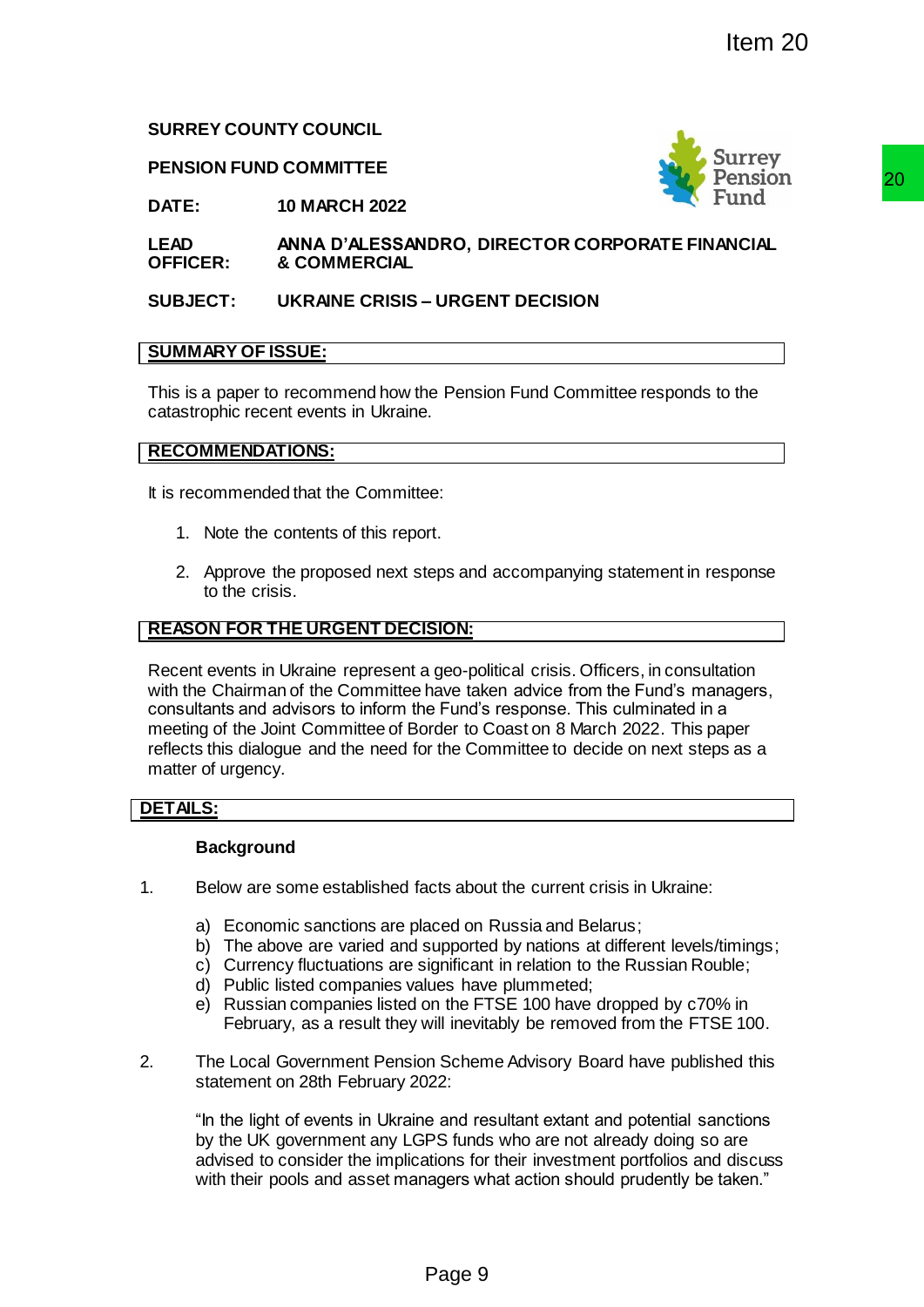#### **The Surrey Pension Fund exposure to assets affected by the crisis**

3. The Fund has very minor exposure to direct holdings in regions connected to the conflict (less than 0.0025% of the Fund as at 24 February 2022 (c£12m based on a fund value of £5b)) through its Multi-asset credit (MAC) fund with Border to Coast and indexed funds with LGIM.

- a) Border to Coast MAC Fund:
	- i- Russia: 1.2%,– sovereign bonds, VEB, Gazprom, Lukoil
	- ii- Belarus: <0.1%, sovereign bond<br>iii- Ukraine: 0.4%.
	- Ukraine: 0.4%.

Formal fair value pricing of the MAC Fund will only take place at the monthly trading date.

b) LGIM World Emerging Markets Equity index Fund: Overall direct exposure of 1.67%:

Aeroflot PJSC, Alrosa PJSC, Bashneft PJSC, Credit Bank of Moscow PJSC, Federal Grid Co Unified Energy System PJSC, Gazprom PJSC, Inter RAO UES PJSC, LUKOIL PJSC, M.Video PJSC, Magnit PJSC, Magnitogorsk Iron & Steel Works PJSC, MMC Norilsk Nickel PJSC, Mobile TeleSystems PJSC, Moscow Exchange MICEX-RTS PJSC, Mosenergo PJSC, Novatek PJSC, Novolipetsk Steel PJSC, PhosAgro PJSC, Polyus PJSC, Raspadskaya OJS, Rosneft Oil Co PJSC, ROSSETI PJSC, Rostelecom PJSC, RusHydro PJSC, Sberbank of Russia PJSC, Segezha Group PJSC, Severstal PAO, Sistema PJSFC, Sovcomflot PJSC, Surgutneftegas PJSC, Tatneft PJSC, Transneft PJSC, Unipro PJSC, United Co RUSAL International PJSC,VTB Bank PJSC. 20<br>
the conflict (less than 0.0025% of the F-T-<br>
based on a fund value of £5b) through<br>
Border to Coast and indexed funds with<br>
a) Border to Coast and indexed funds with<br>
a) Evert Coast and indexed funds with<br>
a) Evert Coa

c) Future World Emerging Markets Equity Index – Overall direct exposure of 0.112%:

Alrosa PJSC, Gazprom Neft PJSC, Gazprom PJSC, LUKOIL PJSC, MMC Norilsk Nickel PJSC, Mobile TeleSystems PJSC, Novatek PJSC, Novolipetsk Steel PJSC, PIK Group PJSC, Polyus PJSC, Rosneft Oil Co PJSC, Sberbank of Russia PJSC, Severstal PAO, Surgutneftegas PJSC, Tatneft PJSC, United Co RUSAL International PJSC.

In line with LGIM's fair value pricing policy the value of Russian assets has been pro-actively written down over the past few days. As of close 2nd March, the decision of the fair value pricing committee was to price Russian equity securities at zero. These assets will remain held but with a zero value. Once the index prices the assets at zero, both the portfolio and index will be aligned meaning that there is no ongoing increase in tracking error for the portfolios.

- 4. The Fund has no exposure to direct holdings in regions connected to the conflict in its mandates with CBRE, Newton or in its private market portfolio.
- 5. We are in the process of examining our indirect exposure to Russia (e.g. BP and Shell) across our portfolios. We are working towards having an update available for the Committee as soon as possible.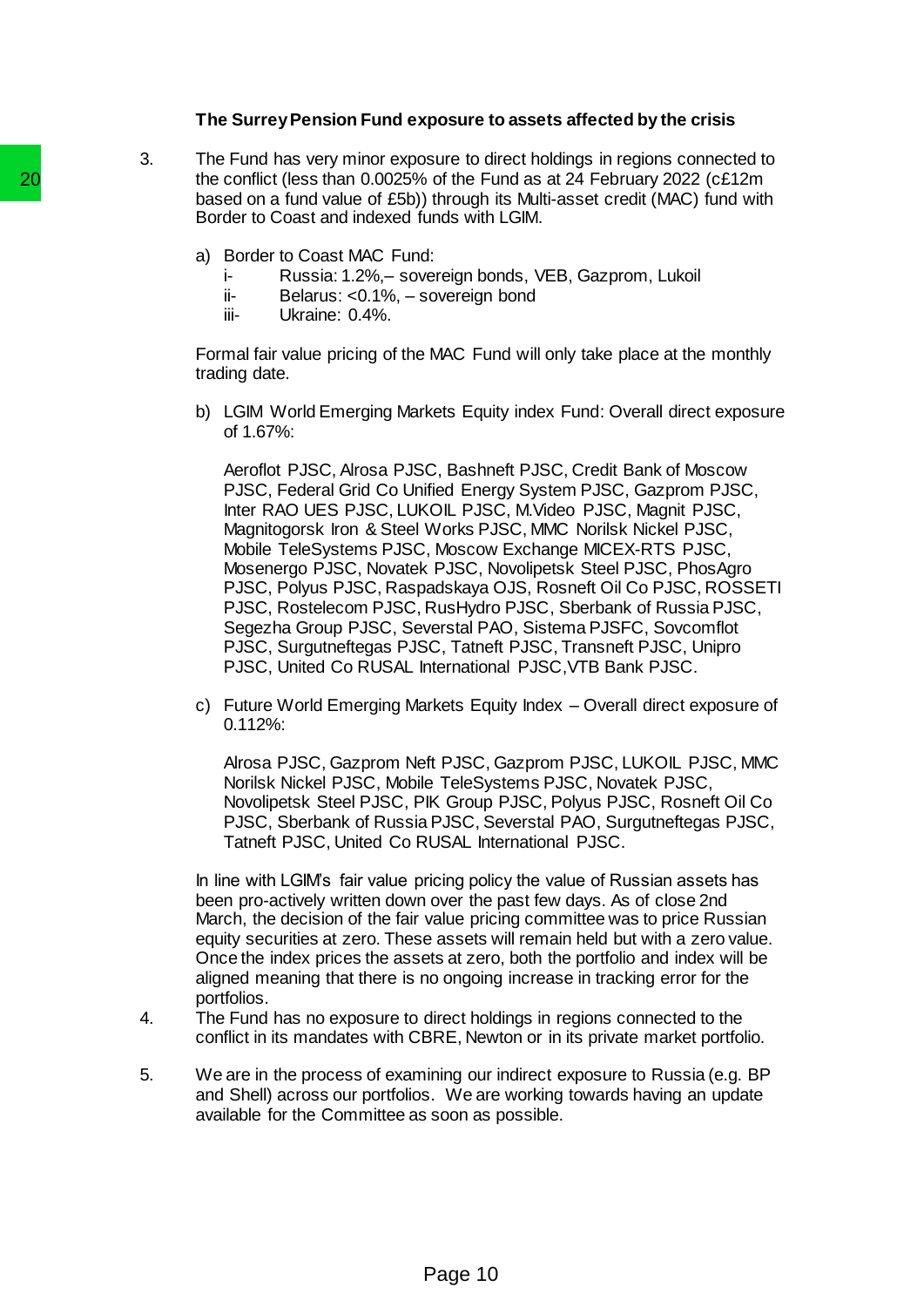# **Sanction & impact on trading**

- 6. HM Government's has announced sanctions on Russia. This is aimed at encouraging Russia to cease actions destabilising Ukraine or undermining or threatening the territorial integrity, sovereignty or independence of Ukraine.
- 7. Due to these sanctions and reciprocal actions taken by the Russian Government, it is not currently possible to sell any listed Russian equities, or Russian Government Bonds. This is likely to be the case for the next six months at least, until the sanctions are formally reviewed.
- 8. The two Index providers detailed below are the Indices that are used for the two above LGIM indexed funds that Surrey have exposure to:
	- a) FTSE will be deleting Russian classified equities with an effective date of close 4th March 2022, at a price of zero;
	- b) Solactive will be deleting Russian securities at the close 9th March, and at a price of zero.

#### **Next steps**

- 9. The Surrey Pension Fund is aware that there is a high level of interest in our investments in Russia and our response to the invasion of Ukraine.
- 10. In this fast-evolving situation, it is proposed that officers will continue to monitor events, in consultation with the Fund's asset managers, consultant and advisors and to keep the committee informed.
- 11. It is also proposed that the committee agrees to the following statement in response to the crisis:

"The Surrey Pension Fund is saddened by and strongly condemn the invasion of Ukraine by Russia. Given the current circumstances we have immediately suspended making any further investments in Russia and continue to review our existing investments including our approach to exiting in due course as and when markets permit. This is above and beyond the UK sanctions currently in place." rictions destabilishing Ukraine or undermining or<br>tity, sovereigntly or independence of Ukraine.<br>
Signocal actions taken by the Russian<br>
possible to sell any listed Russian capitics, or<br>
possible to sell any listed Russian

## **CONSULTATION:**

12. The Chairman of the Pension Fund has been consulted on the report.

## **RISK MANAGEMENT AND IMPLICATIONS:**

13. Risk related issues are contained within the report.

#### **FINANCIAL AND VALUE FOR MONEY IMPLICATIONS**

14. Financial and value for money implications are contained within the report.

#### **DIRECTOR OF CORPORATE FINANCE & COMMERCIAL COMMENTARY**

15. The Director of Corporate Finance & Commercial is satisfied that all material, financial and business issues and possibility of risks have been considered,